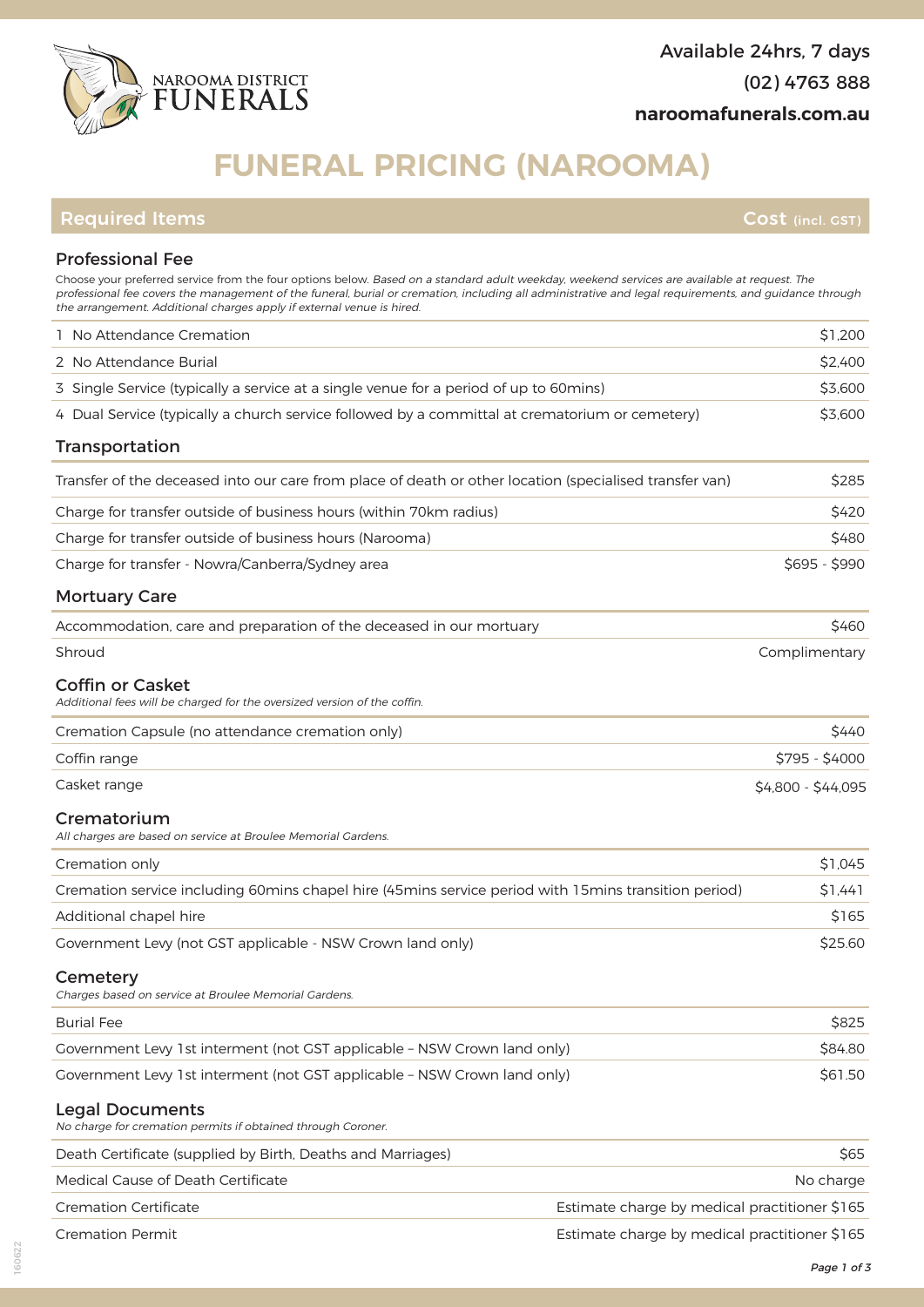

# **FUNERAL PRICING (NAROOMA)**

| <b>Optional Items</b>                                                                  | Cost (incl. GST)                                                                  |
|----------------------------------------------------------------------------------------|-----------------------------------------------------------------------------------|
| Viewing                                                                                |                                                                                   |
| Viewing of deceased (onsite, up to 60 mins, requested as part of full funeral service) | Complimentary                                                                     |
| Viewing at Broulee Memorial Gardens (15mins prior to funeral service)                  | \$66                                                                              |
| <b>Additional Service Options</b>                                                      |                                                                                   |
| Embalming of deceased (full preservation)                                              | \$1,590                                                                           |
| Zinc Coffin Liner (rectangle)                                                          | As charged by supplier                                                            |
| Clergy and/or Celebrant Services                                                       | As charged by supplier                                                            |
| Death and Funeral Notice in Newspaper                                                  | As charged by supplier                                                            |
| <b>Family Mourning Car</b>                                                             | \$270                                                                             |
| Flowers                                                                                | As charged by supplier                                                            |
| Order of Service Booklet                                                               | As charged by supplier                                                            |
| Condolence Book                                                                        | <b>\$77</b>                                                                       |
| Visual Reflection Slideshow                                                            | As charged by supplier                                                            |
| Digital Live Streaming                                                                 | Complimentary at selected locations or<br>charged by supplier for external venues |
| <b>Repatriation Services</b>                                                           | Charges based on individual circumstance                                          |
| <b>Memorial Services</b>                                                               | Charges based on individual circumstance                                          |
| Memorialisation                                                                        |                                                                                   |
| Grave Marker (monumental sections only)                                                | ぐつつへ                                                                              |

Grave Marker (monumental sections only)<br>Temporary marker until permanent monument erected \$2200 \$2200 \$2200 \$2200 \$2200 \$

#### Headstone **As charged by supplier**

Cremation Urn/ Cremation Jewellery and the contract of the contract of the charged by supplier

### No Attendance Cremation Service

### All charges are based on service at Broulee Memorial Gardens, This service includes the following:

- § Professional service
- § Transport from the location of death (within 70km)
- § Mortuary care
- § Cremation Capsule
- § Cremation
- § All legal documents
- § Ashes presented in a standard urn from the crematorium

160622

\$3,825